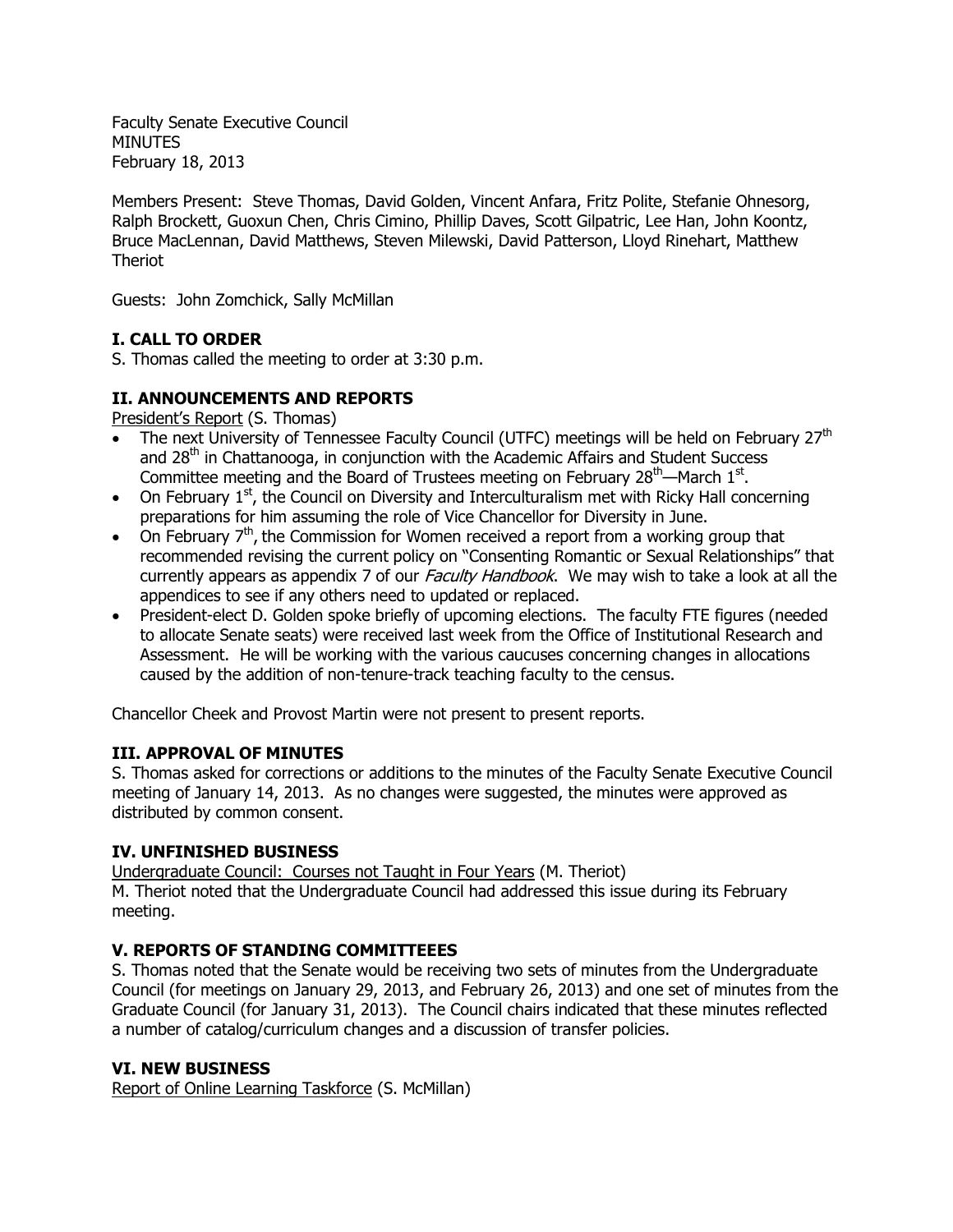S. McMillan briefly reviewed the "Report of the Online Taskforce" (dated December 13, 2012) containing thoughts about the direction of online learning at UTK. The report considered a number of needs (of faculty or departments and of students) and whether these needs (1) are being met by the existing resources; (2) require the expansion of existing resources; or (c) require the development of new resources. The report recommended the hiring of a Director of Online Programs "to assist with prioritization and development of all services." In response to a question, McMillan noted that the report did not address details (such as the methods for delivery of course content) since technology changes occur so rapidly.

By common consent, the report will be presented as information at the next Senate meeting.

### Resolutions of Faculty Affairs Committee (P. Daves)

### (a) New Non-Tenure-Track Faculty Classification

P. Daves presented a resolution recommending revisions to the Faculty Handbook and the Manual for Faculty Evaluation to add a new type of non-tenure-track faculty position, "Faculty of Practice." This new classification had been requested by the Dean of the College of Engineering and supported by the Deans of Nursing, Business, and Law as a useful addition to our existing non-tenure-track positions of Lecturers, Clinical Faculty, and Research Faculty. Daves noted that the version of the resolution presented at this meeting contained one typographical error: the rank "instructor of practice" was present in section 4.2.4 but missing from the list in section 4.1.4.

By common consent, the resolution will be presented at the next Senate meeting.

### (b) Lecturer Promotion Guidelines

P. Daves then presented a resolution recommending revisions to the Faculty Handbook and the Manual for Faculty Evaluation to establish the details of the promotion review process for lecturers. The process generally parallels the promotion process tenure-track and tenured faculty. These changes formalize the process that has been in use since the creation of the rank of senior lecturer two years ago. Daves noted that the version of the resolution presented at this meeting contained some unclear usages of "NTTF" or "NTT faculty." Also, in two places the phrase "evidence of outstanding teaching" has been used when the preferred wording would be "evidence of excellence in teaching." These usages would be replaced in the version presented to the Senate. Each unit will need to define within its bylaws which faculty ranks would be eligible to serve on each promotion review committee.

By common consent, the resolution will be presented at the next Senate meeting.

#### Proposed Revision to Faculty Senate Athletics Committee Charge (J. Koontz)

J. Koontz noted that, to his knowledge, this matter was the first time the Athletics Committee had presented an issue to the Senate. The proposal in question would revise the committee's charge, primarily reflecting the merge of the men's and women's athletic departments.

By common consent, the proposal will be presented at the next Senate meeting.

J. Koontz also took this opportunity to report that time will be allotted for candidates for the position of Director of the Thornton Center to meet and take questions from faculty. He encouraged everyone able to take part in these interviews to do so.